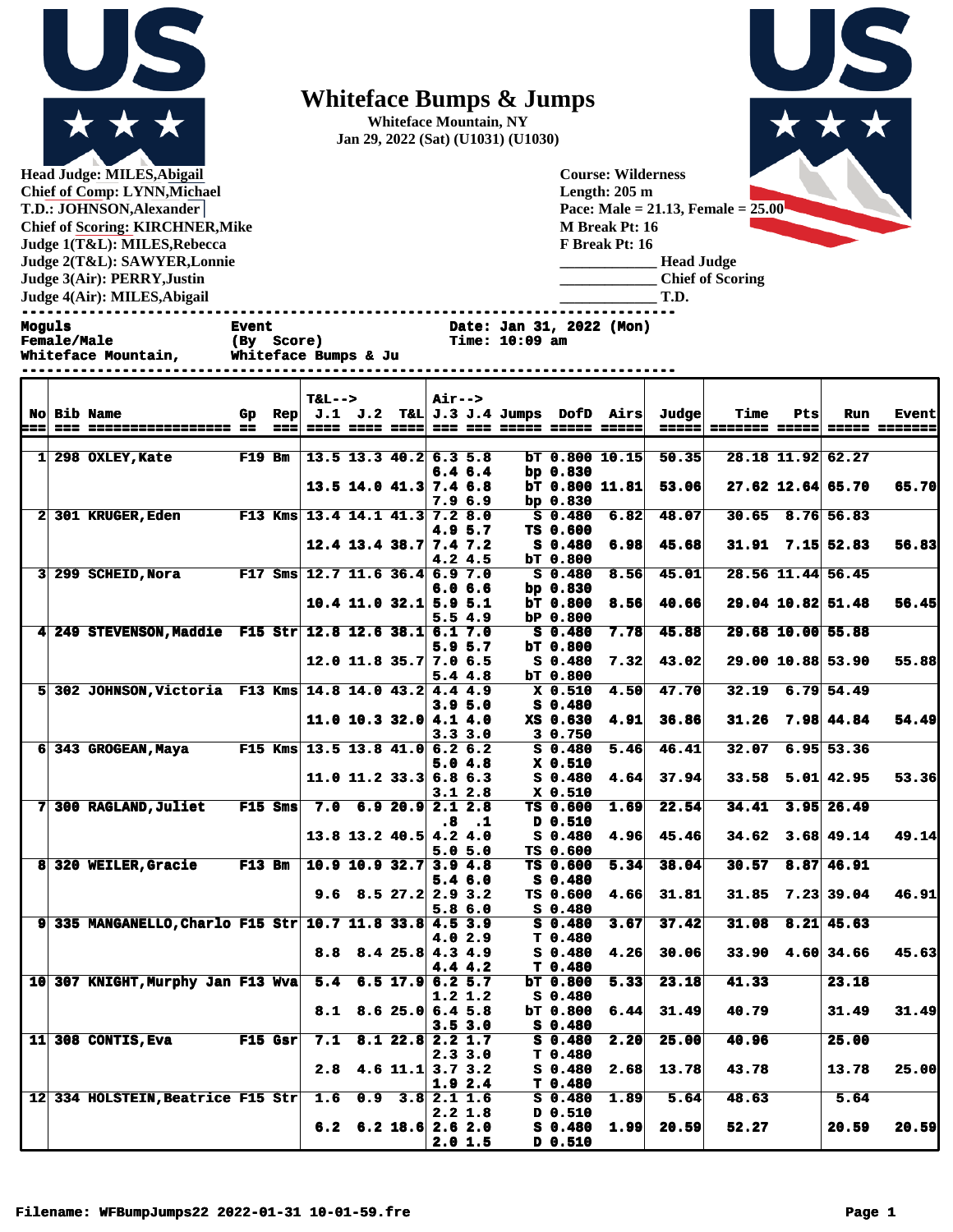**Female/Male (By Score) Time: 10:09 am Whiteface Mountain, Whiteface Bumps & Ju** 

**Moguls Event Date: Jan 31, 2022 (Mon)**

|  |                                                           |               |                 | $T&L-->$                        |                                         |                    | <b>Air--&gt;</b> |                             |                                                  |                           |                                             |       |                      |                   |                      |               |
|--|-----------------------------------------------------------|---------------|-----------------|---------------------------------|-----------------------------------------|--------------------|------------------|-----------------------------|--------------------------------------------------|---------------------------|---------------------------------------------|-------|----------------------|-------------------|----------------------|---------------|
|  | No Bib Name                                               | Gp            | $\mathbf{Rep}$  |                                 |                                         |                    |                  |                             |                                                  |                           | $J.1$ $J.2$ T&L $J.3$ $J.4$ Jumps DofD Airs | Judge | Time                 | Pts               | <b>Run</b>           | <b>Event</b>  |
|  | === ================== ==                                 |               | $=$ $=$ $=$ $ $ |                                 |                                         |                    |                  |                             | <u>==== ==== ====  === === ===== ===== =====</u> |                           |                                             |       | =====  ======= ===== |                   |                      | ===== ======= |
|  | 13 336 BERMAN, Reese                                      |               | $F15$ Str       | 0.1                             | 0.2                                     | $0.5$ 1.8 2.1      |                  |                             |                                                  | $S$ 0.480                 | 1.28                                        | 1.73  | 51.56                |                   | 1.73                 |               |
|  |                                                           |               |                 | 2.0                             | 3.0                                     | $7.5$ 3.0 3.1      |                  | .4 1.0                      |                                                  | D 0.510<br>$S_0.480$      | 2.68                                        | 10.18 | 45.85                |                   | 10.18                | 10.18         |
|  |                                                           |               |                 |                                 |                                         |                    |                  | 2.32.5                      |                                                  | D 0.510                   |                                             |       |                      |                   |                      |               |
|  | 14 309 ROGAN, Breyer                                      |               | F15 Wva         | 1.3                             |                                         | $2.1$ 5.1 2.8 2.4  |                  |                             |                                                  | $S_0.480$                 | 1.65                                        | 6.75  | 42.49                |                   | 6.75                 |               |
|  |                                                           |               |                 |                                 |                                         |                    |                  | .7 1.0                      |                                                  | T <sub>0.480</sub>        |                                             |       |                      |                   |                      |               |
|  |                                                           |               |                 |                                 | $0.1$ $0.1$ dnf                         |                    |                  |                             |                                                  |                           | dnf                                         | 0.30  | 41.88                |                   | dnf                  | 6.75          |
|  |                                                           |               |                 |                                 |                                         |                    |                  |                             |                                                  |                           |                                             |       |                      |                   |                      |               |
|  | 15 345 KELLEHER, Maeve                                    |               | $F17$ Wil       | 0.1                             | 0.1                                     |                    |                  | $0.3$ 5.9 6.0               |                                                  | $S$ 0.480                 | 2.85                                        | 3.15  | 47.92                |                   | 3.15                 |               |
|  |                                                           |               |                 |                                 |                                         |                    | $\cdot$ 0        | $\cdot$ 0                   |                                                  |                           |                                             |       |                      |                   |                      |               |
|  |                                                           |               |                 |                                 | $0.1 \quad 0.6 \quad 1.0 \, 5.8 \, 6.0$ |                    |                  |                             |                                                  | $S_0.480$                 | 4.72                                        | 5.77  | 44.75                |                   | 5.77                 | 5.77          |
|  | 16 337 WILLARD, Anna                                      |               |                 | F15 Str $12.2$ 12.2             |                                         | dnf                |                  | 3.94.0                      |                                                  | T 0.480                   | dnfl                                        | 36.60 |                      | $37.27$ 0.29      | dnf                  |               |
|  |                                                           |               |                 |                                 |                                         |                    |                  |                             |                                                  |                           |                                             |       |                      |                   |                      |               |
|  |                                                           |               |                 |                                 | $0.1$ 1.0 1.7 .2 .1                     |                    |                  |                             |                                                  |                           | N 0.460 1.46                                | 3.11  | 37.89                |                   | 3.11                 | 3.11          |
|  |                                                           |               |                 |                                 |                                         |                    |                  | 2.53.0                      |                                                  | D 0.510                   |                                             |       |                      |                   |                      |               |
|  |                                                           |               |                 |                                 |                                         |                    |                  |                             |                                                  |                           |                                             |       |                      |                   |                      |               |
|  | 1 166 BOYLE, Wyatt                                        |               |                 | M17 Sms 15.7 16.1 47.7 7.0 7.4  |                                         |                    |                  |                             |                                                  |                           | 7op 0.860 11.58                             | 59.28 |                      |                   | 22.41 14.06 73.34    |               |
|  |                                                           |               |                 |                                 |                                         |                    |                  | 7.27.6                      |                                                  | bp $0.730$                |                                             |       |                      |                   |                      |               |
|  |                                                           |               |                 |                                 | $7.6$ $7.4$ $22.5$ $7.9$ $7.4$          |                    |                  |                             |                                                  | 7op 0.860                 | 6.84                                        | 29.34 |                      |                   | 20.85 16.42 45.76    | 73.34         |
|  | $2$ 107 ALVA, Isaac                                       | $M19$ Bm      |                 |                                 | $14.7$ 14.6 43.9 5.7 5.9                |                    | 1.0              | .5                          |                                                  | N 0.360                   | 9.53                                        | 53.48 |                      |                   | 22.57 13.81 67.29    |               |
|  |                                                           |               |                 |                                 |                                         |                    |                  | $5.6\,5.8$                  |                                                  | 7o 0.830<br>$bg \, 0.830$ |                                             |       |                      |                   |                      |               |
|  |                                                           |               |                 |                                 | $14.5$ 14.5 43.5 7.6 7.0                |                    |                  |                             |                                                  |                           | 70 0.830 11.44                              | 54.94 |                      |                   | $21.33$ 15.69 70.63  | 70.63         |
|  |                                                           |               |                 |                                 |                                         |                    |                  | 6.86.2                      |                                                  | $bg \, 0.830$             |                                             |       |                      |                   |                      |               |
|  | $3 292$ O'HANLON, Finnegan M15 Str 15.5 15.9 47.1 5.9 5.7 |               |                 |                                 |                                         |                    |                  |                             |                                                  | bg 0.830                  | 9.40                                        | 56.50 |                      |                   | 25.17 9.88 66.38     |               |
|  |                                                           |               |                 |                                 |                                         |                    |                  | 6.0 6.6                     |                                                  | bp $0.730$                |                                             |       |                      |                   |                      |               |
|  |                                                           |               |                 |                                 | $15.0$ 15.6 45.9 5.7 5.2                |                    |                  |                             |                                                  |                           | bg 0.830 10.61                              | 56.51 |                      |                   | 24.63 10.69 67.20    | 67.20         |
|  |                                                           |               |                 |                                 |                                         |                    |                  | 8.9 7.8                     |                                                  | bp $0.730$                |                                             |       |                      |                   |                      |               |
|  | 4 159 CALZOLANO, Christi M17 Str 15.8 16.3 48.2 3.4 3.0   |               |                 |                                 |                                         |                    |                  |                             |                                                  | bG 0.830                  | 6.92                                        | 55.07 |                      |                   | 24.14 11.44 66.51    |               |
|  |                                                           |               |                 |                                 | $14.4$ 15.2 44.4 5.2 4.5                |                    |                  | 5.76.0                      |                                                  | bp $0.730$<br>bG 0.830    | 7.77                                        | 52.17 |                      |                   | 23.65 12.18 64.35    | 66.51         |
|  |                                                           |               |                 |                                 |                                         |                    |                  | 5.05.3                      |                                                  | bp $0.730$                |                                             |       |                      |                   |                      |               |
|  | 5 138 KOSINSKI, Oliver                                    |               |                 | M17 Sms 11.6 12.6 36.3 4.2 4.8  |                                         |                    |                  |                             |                                                  | $bT$ 0.700                | 6.39                                        | 42.69 |                      |                   | 23.73 12.06 54.75    |               |
|  |                                                           |               |                 |                                 |                                         |                    |                  | 4.4 4.5                     |                                                  | bp $0.730$                |                                             |       |                      |                   |                      |               |
|  |                                                           |               |                 |                                 | $15.2$ 14.6 44.7 5.4 5.2                |                    |                  |                             |                                                  | $bT$ 0.700                | 7.61                                        | 52.31 |                      |                   | 23.01 13.15 65.46    | 65.46         |
|  |                                                           |               |                 |                                 |                                         |                    |                  | 5.5 <sub>5.2</sub>          |                                                  | bp $0.730$                |                                             |       |                      |                   |                      |               |
|  | 6 230 SLAVICH, Jake                                       |               |                 | M17 Sms 14.7 14.4 43.7 5.0 5.8  |                                         |                    |                  |                             |                                                  | bT 0.700                  | 8.40                                        | 52.05 |                      |                   | 23.59 12.27 64.32    |               |
|  |                                                           |               |                 |                                 |                                         |                    |                  | 6.46.8                      |                                                  | bP 0.700                  |                                             |       |                      |                   |                      |               |
|  |                                                           |               |                 |                                 | $14.4$ 13.9 42.5 6.5 6.8                |                    |                  | 6.26.1                      |                                                  | bT 0.700<br>bp $0.730$    | 9.14                                        | 51.59 |                      |                   | 23.04 13.10 64.69    | 64.69         |
|  | 7 252 DUDA, Tyler                                         | $M19$ Pa      |                 | 5.8                             |                                         | $6.9$ 19.0 5.2 5.0 |                  |                             |                                                  | bp $0.730$                | 5.52                                        | 24.57 |                      |                   | 23.78 11.98 36.55    |               |
|  |                                                           |               |                 |                                 |                                         |                    |                  | 4.9 4.6                     |                                                  | S 0.380                   |                                             |       |                      |                   |                      |               |
|  |                                                           |               |                 |                                 | $14.6$ 14.7 43.9 6.3 6.4                |                    |                  |                             |                                                  | bP 0.700                  | 8.01                                        | 51.96 |                      |                   | $23.48$ 12.44 64.40  | 64.40         |
|  |                                                           |               |                 |                                 |                                         |                    |                  | 5.5 <sub>5.5</sub>          |                                                  | 3 0.650                   |                                             |       |                      |                   |                      |               |
|  | 8 180 SWANK, J. Colton                                    | <b>M19 Pa</b> |                 |                                 | $14.2$ 14.4 42.9 5.4 6.0                |                    |                  |                             |                                                  |                           | bp $0.730$ 10.12                            | 53.02 |                      |                   | $25.23$ 9.79 62.81   |               |
|  |                                                           |               |                 |                                 |                                         |                    |                  | 7.9 7.4                     |                                                  | 3g 0.780                  |                                             |       |                      |                   |                      |               |
|  |                                                           |               |                 |                                 | $14.6$ 14.4 43.5 6.6 5.8                |                    |                  |                             |                                                  | bp $0.730$                | 9.89                                        | 53.39 |                      |                   | 24.76 10.50 63.89    | 63.89         |
|  | 9 187 CHRISTIAN, James                                    |               |                 | M19 Wya 14.7 15.4 45.2 5.1 4.0  |                                         |                    |                  | 7.1 6.7                     |                                                  | 3g 0.780<br>$bT$ 0.700    | 6.79                                        | 51.94 |                      |                   | 24.50 10.89 62.83    |               |
|  |                                                           |               |                 |                                 |                                         |                    |                  | 5.64.3                      |                                                  | bp $0.730$                |                                             |       |                      |                   |                      |               |
|  |                                                           |               |                 |                                 | 14.0 14.0 42.0 6.0 5.4                  |                    |                  |                             |                                                  | 7o 0.830                  | 8.99                                        | 50.99 |                      |                   | 23.58 12.28 63.27    | 63.27         |
|  |                                                           |               |                 |                                 |                                         |                    |                  | 5.9 5.8                     |                                                  | bp $0.730$                |                                             |       |                      |                   |                      |               |
|  | $10 \vert 223$ BOYLE, Luca                                |               |                 | M19 Sms 13.8 14.7 42.8 5.2 5.6  |                                         |                    |                  |                             |                                                  | 7op 0.860                 | 9.16                                        | 51.91 |                      | 24.26 11.25 63.16 |                      |               |
|  |                                                           |               |                 |                                 |                                         |                    |                  | 6.26.2                      |                                                  | bp $0.730$                |                                             |       |                      |                   |                      |               |
|  |                                                           |               |                 |                                 | $12.4$ 12.8 37.8 5.7 5.2                |                    |                  |                             |                                                  | 7op 0.860                 | 9.79                                        | 47.59 |                      |                   | 23.85 11.88 59.47    | 63.16         |
|  |                                                           |               | <b>M19 Bm</b>   |                                 | $14.9$ 14.7 44.4 5.0 4.8                |                    |                  | 6.97.1                      |                                                  | bp $0.730$                | 7.04                                        | 51.44 |                      |                   | 24.31 11.18 62.62    |               |
|  | $11$   198 CLAUS, Jacob                                   |               |                 |                                 |                                         |                    |                  | 5.4 4.5                     |                                                  | $bT$ 0.700<br>bp $0.730$  |                                             |       |                      |                   |                      |               |
|  |                                                           |               |                 |                                 | 3.4 3.4 10.2 4.6 5.0                    |                    |                  |                             |                                                  | bT 0.700                  | 3.36                                        | 13.56 |                      |                   | $28.70$ 4.53 18.09   | 62.62         |
|  |                                                           |               |                 |                                 |                                         |                    |                  | $\mathbf{.0}$ $\mathbf{.0}$ |                                                  |                           |                                             |       |                      |                   |                      |               |
|  | 12 274 BLAKEMAN, Noah                                     |               |                 | M17 Wva 12.0 12.6 36.9 6.9 6.3  |                                         |                    |                  |                             |                                                  | bp $0.730$                | 9.92                                        | 46.82 |                      |                   | 24.49 10.91 57.73    |               |
|  |                                                           |               |                 |                                 |                                         |                    |                  | 5.8 6.1                     |                                                  | 7op 0.860                 |                                             |       |                      |                   |                      |               |
|  |                                                           |               |                 |                                 | $13.0$ 13.1 39.2 6.8 7.0                |                    |                  |                             |                                                  |                           | bp $0.730$ 11.05                            | 50.20 |                      |                   | 24.27 11.24 61.44    | 61.44         |
|  |                                                           |               |                 |                                 |                                         |                    |                  | 7.2 6.8                     |                                                  | 7ор 0.860                 |                                             |       |                      |                   |                      |               |
|  | 13 342 GONZALEZ, Sebastia M15 Hv                          |               |                 |                                 | $15.0$ 15.3 45.5 6.9 6.4                |                    |                  |                             |                                                  | 30.650                    | 8.53                                        | 53.98 |                      |                   | $27.04$ $7.04$ 61.02 |               |
|  |                                                           |               |                 |                                 | $12.8$ 13.4 39.3 4.4 5.0                |                    |                  | 6.46.0                      |                                                  | $3p$ 0.680<br>30.650      | 5.94                                        | 45.24 |                      |                   | 25.32 9.65 54.89     | 61.02         |
|  |                                                           |               |                 |                                 |                                         |                    |                  | 3.94.6                      |                                                  | $3p$ 0.680                |                                             |       |                      |                   |                      |               |
|  | $ 14 215$ ALVA, Luke                                      |               |                 | M17 Bm   14.6 15.1 44.5 5.0 4.8 |                                         |                    |                  |                             |                                                  | $bT$ 0.700                | 6.86                                        | 51.41 |                      |                   | $25.63$ $9.18$ 60.59 |               |
|  |                                                           |               |                 |                                 |                                         |                    |                  |                             |                                                  |                           |                                             |       |                      |                   |                      |               |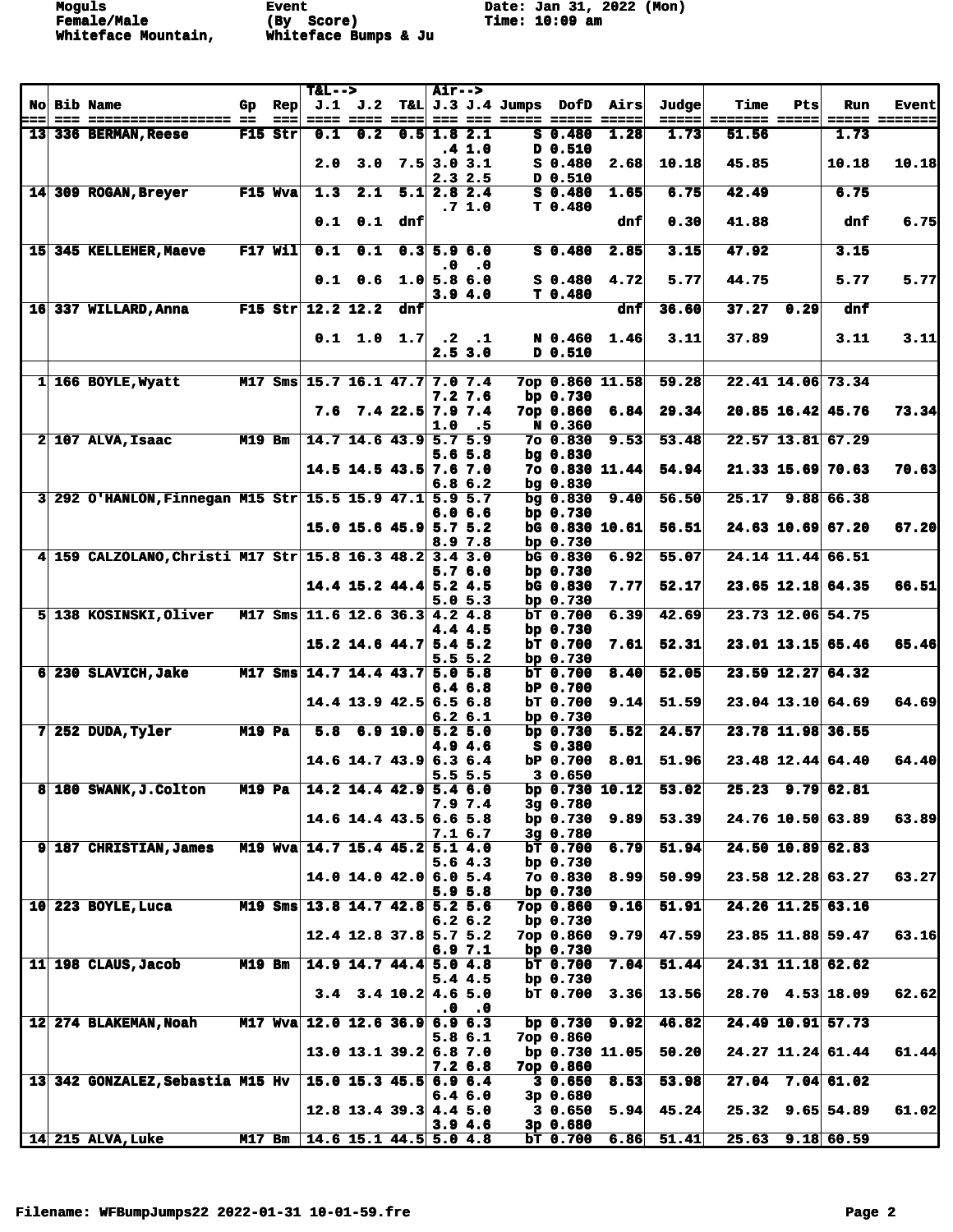**Female/Male (By Score) Time: 10:09 am Whiteface Mountain, Whiteface Bumps & Ju** 

**Moguls Event Date: Jan 31, 2022 (Mon)**

|                 |                                                        |           |                        | $T&L-->$                       |                            |                                     | <b>Air--&gt;</b> |                    |                                                                          |                              |                |                 |                                             |     |                        |                               |
|-----------------|--------------------------------------------------------|-----------|------------------------|--------------------------------|----------------------------|-------------------------------------|------------------|--------------------|--------------------------------------------------------------------------|------------------------------|----------------|-----------------|---------------------------------------------|-----|------------------------|-------------------------------|
| ===             | No Bib Name                                            | Gp        | $\mathbf{Rep}$<br>$==$ |                                | ==== ==== ====             |                                     |                  |                    | $J.1$ $J.2$ T&L $J.3$ $J.4$ Jumps DofD Airs<br>=== === ===== ===== ===== |                              |                | Judge <br>===== | <b>Time</b><br>======= =====                | Pts | Run                    | <b>Event</b><br>===== ======= |
|                 |                                                        |           |                        |                                |                            |                                     |                  | 4.4 5.0            |                                                                          | bp $0.730$                   |                |                 |                                             |     |                        |                               |
|                 |                                                        |           |                        |                                | $6.4$ 5.0 17.1             |                                     |                  | .51.0              |                                                                          | bT 0.700                     | 4.90           | 22.00           | 37.10                                       |     | 22.00                  | 60.59                         |
|                 |                                                        |           |                        |                                |                            |                                     |                  | 5.86.2             |                                                                          | bp $0.730$                   |                |                 |                                             |     |                        |                               |
|                 | 15 121 SCHEID, Nicholas                                |           | M19 Sms                | 0.1                            |                            | $0.1 \quad 0.3 \quad 4.5 \quad 4.5$ |                  |                    |                                                                          | bF 0.880                     | 3.96           | 4.26            | (none)                                      |     | 4.26                   |                               |
|                 |                                                        |           |                        |                                | $12.7$ 12.5 37.8 5.4 6.0   |                                     | $\cdot$ 0        | $\cdot$ 0          |                                                                          | $bT$ 0.700                   | 8.80           | 46.60           |                                             |     | 22.74 13.56 60.16      | 60.16                         |
|                 |                                                        |           |                        |                                |                            |                                     |                  | 6.46.8             |                                                                          | bp $0.730$                   |                |                 |                                             |     |                        |                               |
|                 | 16 421 WILLARD, Alex                                   | $M17$ Bm  |                        |                                | $14.8$ 13.9 43.1 4.5 4.4   |                                     |                  |                    |                                                                          | 30.650                       | 7.64           | 50.69           | 26.12                                       |     | $8.44$ 59.13           |                               |
|                 |                                                        |           |                        |                                |                            |                                     |                  | 8.0 7.6            |                                                                          | TTS 0.610                    |                |                 |                                             |     |                        |                               |
|                 |                                                        |           |                        |                                | 4.3 4.0 $12.5$ .3          |                                     |                  | .6<br>8.07.2       |                                                                          | 30.650<br>DXD 0.700          | 5.61           | 18.06           | 35.65                                       |     | 18.06                  | 59.13                         |
|                 | 17 167 JOHNSON, Gabriel                                | $M15$ Kms |                        |                                | 11.9 11.6 35.3 5.4 5.4     |                                     |                  |                    |                                                                          | $bT$ 0.700                   | 8.26           | 43.51           |                                             |     | 24.11 11.48 54.99      |                               |
|                 |                                                        |           |                        |                                |                            |                                     |                  | 6.36.0             |                                                                          | bp $0.730$                   |                |                 |                                             |     |                        |                               |
|                 |                                                        |           |                        |                                | $12.2$ 13.4 38.4 6.4 6.4   |                                     |                  |                    |                                                                          | bT 0.700                     | 8.45           | 46.85           |                                             |     | 23.75 12.03 58.88      | 58.88                         |
| 18              | 305 CIAGLO, Owen                                       | $M13$ Kms |                        |                                | $12.7$ 12.8 38.3 6.0 5.3   |                                     |                  | 5.75.2             |                                                                          | bp $0.730$<br>bT 0.700       | 9.02           | 47.27           |                                             |     | 24.88 10.32 57.59      |                               |
|                 |                                                        |           |                        |                                |                            |                                     |                  | 6.25.6             |                                                                          | 7op 0.860                    |                |                 |                                             |     |                        |                               |
|                 |                                                        |           |                        |                                | $6.6$ 8.0 21.9 6.0 6.1     |                                     |                  |                    |                                                                          | bT 0.700                     | 5.09           | 26.99           | 33.20                                       |     | 26.99                  | 57.59                         |
|                 |                                                        |           |                        |                                |                            |                                     |                  | $.9 \; 1.1$        |                                                                          | 7op 0.860                    |                |                 |                                             |     |                        |                               |
|                 | 19 146 DUESING, Peter                                  | MVt Bm    |                        |                                | 14.1 14.4 42.8 4.9 5.0     |                                     |                  |                    |                                                                          | <b>bG 0.830</b>              | 7.66           | 50.41           | 27.26                                       |     | $6.71$ 57.12           |                               |
|                 |                                                        |           |                        |                                | $6.8$ $6.2$ 19.5 6.2 5.8   |                                     |                  | 5.1 4.8            |                                                                          | bL 0.720<br><b>bG</b> 0.830  | 7.99           | 27.49           | 31.85                                       |     | 27.49                  | 57.12                         |
|                 |                                                        |           |                        |                                |                            |                                     |                  | 4.24.2             |                                                                          | bL 0.720                     |                |                 |                                             |     |                        |                               |
| 20 <sup>1</sup> | 303 COVELL, Jackson                                    | $M15$ Kms |                        |                                | $12.8$ 12.4 37.8 4.3 5.0   |                                     |                  |                    |                                                                          | 30.650                       | 6.06           | 43.86           |                                             |     | 24.90 10.29 54.15      |                               |
|                 |                                                        |           |                        |                                |                            |                                     |                  | 4.44.3             |                                                                          | bT 0.700                     |                |                 |                                             |     |                        |                               |
|                 |                                                        |           |                        |                                | $12.4$ 13.2 38.4 5.6 5.7   |                                     |                  | 5.24.7             |                                                                          | 30.650<br>bT 0.700           | 7.13           | 45.53           |                                             |     | 24.49 10.91 56.44      | 56.44                         |
| 21              | 906 DELFORTE, Lucas                                    | $M17$ Bm  |                        |                                | $14.0$ 14.8 43.2 3.0 3.1   |                                     |                  |                    |                                                                          | 30.650                       | 4.13           | 47.33           | 27.20                                       |     | $6.80$ 54.13           |                               |
|                 |                                                        |           |                        |                                |                            |                                     |                  | 4.14.5             |                                                                          | TS 0.500                     |                |                 |                                             |     |                        |                               |
|                 |                                                        |           |                        |                                | $13.7$ 13.8 41.3 4.3 4.7   |                                     |                  |                    |                                                                          | 3 0.650                      | 6.35           | 47.60           |                                             |     | $26.20$ 8.32 55.92     | 55.92                         |
| 22 <sup>1</sup> | 311 LEWIS, Camden                                      |           | $M15$ Gou              | $\overline{1.8}$               |                            | $0.1$ 2.9 3.6 3.0                   |                  | 4.9 <sub>5.2</sub> |                                                                          | $3p$ 0.680<br>3p 0.680       | 2.24           |                 | $5.09$ 1:00.57                              |     | 5.09                   |                               |
|                 |                                                        |           |                        |                                |                            |                                     | $\cdot$ 0        | $\cdot$ . 0        |                                                                          |                              |                |                 |                                             |     |                        |                               |
|                 |                                                        |           |                        |                                | $12.0$ 12.4 36.6 6.4 6.6   |                                     |                  |                    |                                                                          |                              | 3p 0.680 10.10 | 46.70           |                                             |     | $25.66$ 9.13 55.83     | 55.83                         |
|                 |                                                        |           |                        |                                |                            |                                     |                  | 8.07.6             |                                                                          | bp $0.730$                   |                |                 |                                             |     |                        |                               |
| 23 <sup>1</sup> | 326 FLYNN, Brayden                                     | M15 Bm    |                        |                                | $12.4$ 12.2 36.9 7.0 6.5   |                                     |                  | 6.56.6             |                                                                          | bp 0.730<br><b>TT 0.500</b>  | 8.20           | 45.10           | 25.11                                       |     | 9.97 55.07             |                               |
|                 |                                                        |           |                        |                                | $10.8$ 11.4 33.3 7.7 7.5   |                                     |                  |                    |                                                                          | bp $0.730$                   | 9.02           | 42.32           |                                             |     | 24.70 10.59 52.91      | 55.07                         |
|                 |                                                        |           |                        |                                |                            |                                     |                  | 7.1 6.8            |                                                                          | <b>TT 0.500</b>              |                |                 |                                             |     |                        |                               |
| 24 <sup>1</sup> | 329 HALKY, Justin                                      |           |                        | M15 Str 13.7 13.3 40.5 5.3 5.0 |                            |                                     |                  |                    |                                                                          | bT 0.700                     | 6.90           | 47.40           | 26.69                                       |     | $7.57 \, 54.97$        |                               |
|                 |                                                        |           |                        |                                | $9.4$ $9.8$ $28.8$ 5.0 4.8 |                                     |                  | 6.27.0             |                                                                          | TS 0.500<br>bT 0.700         | 5.00           | 33.80           | 26.72                                       |     | $7.53$ 41.33           | 54.97                         |
|                 |                                                        |           |                        |                                |                            |                                     |                  | 4.04.3             |                                                                          | T 0.380                      |                |                 |                                             |     |                        |                               |
|                 | 25 332 MERCIER, Henry                                  |           |                        | M17 Str 14.1 13.6 41.5 4.4 5.1 |                            |                                     |                  |                    |                                                                          | TT 0.500                     | 5.47           | 47.02           |                                             |     | $27.24$ 6.74 53.76     |                               |
|                 |                                                        |           |                        |                                | $13.1$ 12.6 38.5 5.1 5.6   |                                     |                  | 6.46.0             |                                                                          | SS 0.500                     |                | 44.86           |                                             |     | $26.56$ 7.77 52.63     |                               |
|                 |                                                        |           |                        |                                |                            |                                     |                  | 6.35.9             |                                                                          | <b>TTS 0.610</b><br>SS 0.500 | 6.31           |                 |                                             |     |                        | 53.76                         |
|                 | 26 347 LIGOZIO, George                                 | $M15$ Bm  |                        |                                | 11.6 10.9 33.8 $5.8$ 5.0   |                                     |                  |                    |                                                                          | $bT_0.700$                   | 6.53           | 40.28           | 32.16                                       |     | 40.28                  |                               |
|                 |                                                        |           |                        |                                |                            |                                     |                  | 7.1 7.4            |                                                                          | $S_0.380$                    |                |                 |                                             |     |                        |                               |
|                 |                                                        |           |                        |                                | $13.3$ 13.3 39.9 5.2 4.8   |                                     |                  | 6.97.2             |                                                                          | $bT$ 0.700<br>$S$ 0.380      | 6.17           | 46.07           |                                             |     | 28.47 4.88 50.95       | 50.95                         |
|                 | 27 330 BAHNIK, Nate                                    |           |                        | M15 Str 11.9 11.1 34.5 4.2 5.0 |                            |                                     |                  |                    |                                                                          | 30.650                       | 5.16           | 39.66           | 28.16                                       |     | $5.35 \, 45.01$        |                               |
|                 |                                                        |           |                        |                                |                            |                                     |                  | 3.94.8             |                                                                          | TS 0.500                     |                |                 |                                             |     |                        |                               |
|                 |                                                        |           |                        |                                | $12.8$ 12.2 37.5 5.8 5.8   |                                     |                  |                    |                                                                          | 30.650                       | 5.89           | 43.39           |                                             |     | $27.32$ 6.62 50.01     | 50.01                         |
|                 | 28 310 SIEMERING, Jake                                 |           |                        | M13 Kms 14.2 13.5 41.5 7.0 6.5 |                            |                                     |                  | 4.44.1             |                                                                          | <b>TT 0.500</b><br>S 0.380   | 4.61           | 46.16           | 29.55                                       |     | $3.24$ 49.40           |                               |
|                 |                                                        |           |                        |                                |                            |                                     |                  | 4.24.0             |                                                                          | TS 0.500                     |                |                 |                                             |     |                        |                               |
|                 |                                                        |           |                        |                                | $12.6$ 12.6 37.8 6.1 6.6   |                                     |                  |                    |                                                                          | <b>S 0.380</b>               | 5.50           | 43.30           |                                             |     | $29.89$ $2.73$ $46.03$ | 49.40                         |
|                 |                                                        |           |                        |                                |                            |                                     |                  | 6.16.3             |                                                                          | TS 0.500                     |                |                 |                                             |     |                        |                               |
|                 | 29 350 STANCLIFT, Wyatt M15 Nys 12.3 12.0 36.5 5.5 6.0 |           |                        |                                |                            |                                     |                  | 4.1 4.8            |                                                                          | 3 0.650<br>TS 0.500          | 5.96           | 42.41           | 29.82                                       |     | $2.83 \, 45.24$        |                               |
|                 |                                                        |           |                        |                                | $13.2$ 12.7 38.8 4.6 5.2   |                                     |                  |                    |                                                                          | 30.650                       | 5.83           | 44.68           |                                             |     | $29.38$ $3.50$ $48.18$ | 48.18                         |
|                 |                                                        |           |                        |                                |                            |                                     |                  | 5.25.4             |                                                                          | TS 0.500                     |                |                 |                                             |     |                        |                               |
|                 | 30 344 JAMIESON, Joshua                                |           |                        | M15 Kms 13.8 13.7 41.3 3.9 4.1 |                            |                                     |                  |                    |                                                                          | S 0.380                      | 3.46           | 44.71           |                                             |     | $29.54$ $3.26$ $47.97$ |                               |
|                 |                                                        |           |                        |                                | 4.8 3.8 12.9 3.9 4.1       |                                     |                  | 4.55.0             |                                                                          | M 0.410<br>$S_0.380$         | 3.31           | 16.21           | 35.88                                       |     | 16.21                  | 47.97                         |
|                 |                                                        |           |                        |                                |                            |                                     |                  | 3.04.2             |                                                                          | TS 0.500                     |                |                 |                                             |     |                        |                               |
|                 | 31 279 JAMIESON, Ryan                                  |           |                        | M17 Kms 11.8 10.7 33.8 5.7 5.6 |                            |                                     |                  |                    |                                                                          | $S_0.380$                    | 4.91           | 38.66           |                                             |     | $26.36$ 8.07 46.73     |                               |
|                 |                                                        |           |                        |                                |                            |                                     |                  | $4.2 \, 3.4$       |                                                                          | bp $0.730$                   |                |                 |                                             |     |                        |                               |
|                 |                                                        |           |                        |                                | 11.6 11.1 34.0 3.5 3.9     |                                     |                  |                    |                                                                          |                              |                |                 | $S$ 0.380 5.85 39.90 26.83 7.36 47.26 47.26 |     |                        |                               |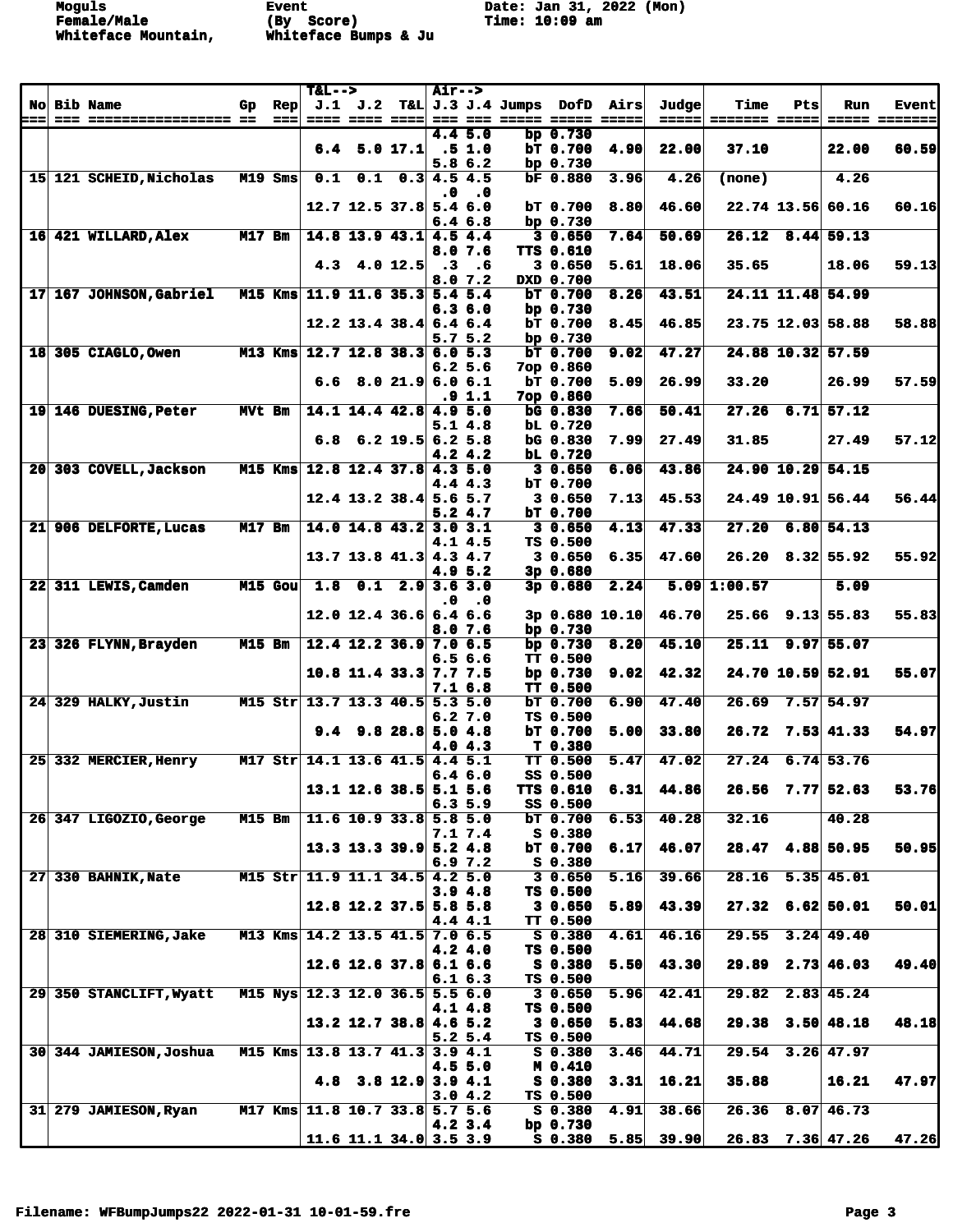**Female/Male (By Score) Time: 10:09 am Whiteface Mountain, Whiteface Bumps & Ju** 

Moguls **Event** Event Date: Jan 31, 2022 (Mon)<br> **Female/Male** (By Score) Time: 10:09 am

|     |                                   |               |            | $T&L-->$                       |                                |                    | <b>Air--&gt;</b> |              |                 |                                           |       |                      |      |                        |                      |
|-----|-----------------------------------|---------------|------------|--------------------------------|--------------------------------|--------------------|------------------|--------------|-----------------|-------------------------------------------|-------|----------------------|------|------------------------|----------------------|
|     | No Bib Name                       | Gp            | Rep        |                                |                                |                    |                  |              |                 | J.1 J.2 T&L J.3 J.4 Jumps DofD Airs       | Judge | Time                 | Pts  | Run                    | <b>Event</b>         |
| === | === ================== ==         |               | ===        |                                |                                |                    |                  |              |                 | ==== ==== ====  === === ===== ===== ===== |       | =====  ======= ===== |      |                        | <b>===== =======</b> |
|     |                                   |               |            |                                |                                |                    |                  | 6.26.0       | bp $0.730$      |                                           |       |                      |      |                        |                      |
|     | 32 331 MERCIER, George            |               |            | M17 Str 11.3 11.1 33.6 4.8 5.0 |                                |                    |                  |              | $bT$ 0.700      | 7.62                                      | 41,22 | 28.67                |      | 4.58 45.80             |                      |
|     |                                   |               |            |                                |                                |                    |                  | 6.15.4       | bp $0.730$      |                                           |       |                      |      |                        |                      |
|     |                                   |               |            |                                | $9.6$ 10.4 30.0 5.4 5.7        |                    |                  |              | $bT$ 0.700      | 8.62                                      | 38.62 |                      |      | $28.68$ 4.56 43.18     | 45.80                |
|     |                                   |               |            |                                |                                |                    |                  | 6.26.8       | bp $0.730$      |                                           |       |                      |      |                        |                      |
|     | 33 208 STEVENSON, Ryan            |               | $M19$ Str  |                                | $2.6$ 1.6 6.3 1.5 1.8          |                    |                  |              | $bT$ 0.700      | 4.76                                      | 11.06 |                      |      | 28.17 5.33 16.39       |                      |
|     |                                   |               |            |                                |                                |                    |                  | 4.8 5.1      | bp $0.730$      |                                           |       |                      |      |                        |                      |
|     |                                   |               |            |                                | $10.6$ 9.6 30.3 5.5 5.2        |                    |                  |              | <b>bT 0.700</b> | 8.08                                      | 38.38 |                      |      | $26.81$ 7.39 45.77     | 45.77                |
|     |                                   |               |            |                                |                                |                    |                  | 6.05.9       | bp $0.730$      |                                           |       |                      |      |                        |                      |
|     | 34 349 RIESZER, Colby             |               | $M15$ Kms  |                                | $6.6$ $6.4$ $19.5$ $4.2$ $4.1$ |                    |                  |              | $S$ 0.380       | 2.54                                      | 22.04 | 37.47                |      | 22.04                  |                      |
|     |                                   |               |            |                                |                                |                    |                  | 2.43.0       | N 0.360         |                                           |       |                      |      |                        |                      |
|     |                                   |               |            |                                | $13.3$ 12.5 38.7 5.2 4.8       |                    |                  |              | S 0.380         | 4.46                                      | 43.16 | 34.29                |      | 43.16                  | 43.16                |
|     |                                   |               |            |                                |                                |                    |                  | 3.94.0       | 30.650          |                                           |       |                      |      |                        |                      |
|     | 35 321 SHONE, Wade                | <b>M17 Bm</b> |            |                                | 11.0 10.8 32.7 5.7 5.0         |                    |                  |              | bT 0.700        | 7.86                                      | 40.56 | 30.37                |      | 2.00 42.56             |                      |
|     |                                   |               |            |                                |                                |                    |                  | 5.95.4       | bp $0.730$      |                                           |       |                      |      |                        |                      |
|     |                                   |               |            |                                | $0.1$ $0.1$ $0.3$ 1.3 1.0      |                    |                  |              | bT 0.700        | 5.36                                      | 5.66  | 40.20                |      | 5.66                   | 42.56                |
|     |                                   |               |            |                                |                                |                    |                  | 6.56.0       | bp $0.730$      |                                           |       |                      |      |                        |                      |
|     | 36 346 KELLEHER, Declan           |               | $M17$ Will |                                | 12.1 11.3 35.1 3.1 3.1         |                    |                  |              | 30.650          | 4.38                                      | 39.48 |                      |      | $31.07$ 0.94 40.42     |                      |
|     |                                   |               |            |                                |                                |                    |                  | 3.32.8       | $3g$ 0.780      |                                           |       |                      |      |                        |                      |
|     |                                   |               |            |                                | $8.2$ 9.6 26.7 2.4 3.1         |                    |                  |              | 30.650          | 3.85                                      | 30.55 |                      |      | $30.43$ 1.91 32.46     | 40.42                |
|     |                                   |               |            |                                |                                |                    |                  | 2.92.4       | 3G 0.780        |                                           |       |                      |      |                        |                      |
|     | 37 304 ENGLERT, Ethan             |               | $M19$ Kms  |                                | $9.2$ 10.2 29.1 2.6 3.0        |                    |                  |              | S 0.380         | 1.90                                      | 31.00 | 30.99                |      | $1.06$ 32.06           |                      |
|     |                                   |               |            |                                |                                |                    |                  | 1.1 1.5      | 30.650          |                                           |       |                      |      |                        |                      |
|     |                                   |               |            |                                | $11.8$ 11.6 35.1 3.0 3.0       |                    |                  |              | $S_0.380$       | 2.76                                      | 37.86 |                      |      | $31.05$ 0.97 38.83     | 38.83                |
|     |                                   |               |            |                                |                                |                    |                  | 2.22.8       | 30.650          |                                           |       |                      |      |                        |                      |
|     | 38 356 PFEFFER, Jack              | <b>M19 Bm</b> |            | 0.1                            |                                | $0.1$ dnf          |                  |              |                 | dnf                                       | 0.30  | 30.48                | 1.84 | dnf                    |                      |
|     |                                   |               |            |                                |                                |                    |                  |              |                 |                                           |       |                      |      |                        |                      |
|     |                                   |               |            |                                | 6.3 5.9 18.3 $4.7$ 3.8         |                    |                  |              |                 | $bT$ 0.700 2.97                           | 21.27 |                      |      | $26.93$ $7.21$ $28.48$ | 28.48                |
|     |                                   |               |            |                                |                                |                    | . 0              | $\cdot$ 0    |                 |                                           |       |                      |      |                        |                      |
|     | 39 327 CLAFFEY, Liam              |               | M15 Kms    | 4.6                            |                                | $4.9$ 14.3 5.4 5.1 |                  |              | $bT$ 0.700      | 5.42                                      | 19.67 |                      |      | $29.34$ 3.56 23.23     |                      |
|     |                                   |               |            |                                |                                |                    |                  | 4.94.3       | S 0.380         |                                           |       |                      |      |                        |                      |
|     |                                   |               |            |                                | 1.4 2.2 5.4 1.7 1.5            |                    |                  |              | $bT$ 0.700      | 2.58                                      | 7.98  | 40.07                |      | 7.98                   | 23.23                |
|     |                                   |               |            |                                |                                |                    |                  | $3.9 \, 3.8$ | $S_0$ .380      |                                           |       |                      |      |                        |                      |
|     | 40 328 PSICHOPAIDAS, John M19 Str |               |            |                                | $2.4$ $2.4$ $7.2$              |                    | $\cdot$ 7        | $\cdot$ 5    | $S_0.380$       | 0.22                                      | 7.42  | 35.23                |      | 7.42                   |                      |
|     |                                   |               |            |                                |                                |                    | $\ddot{\bm{0}}$  | $\cdot$ 0    |                 |                                           |       |                      |      |                        |                      |
|     |                                   |               |            |                                | $13.0$ 0.1 dnf                 |                    |                  |              |                 | dnf                                       | 19.65 | (none)               |      | dnf                    | 7.42                 |
|     |                                   |               |            |                                |                                |                    |                  |              |                 |                                           |       |                      |      |                        |                      |
|     |                                   |               |            |                                |                                |                    |                  |              |                 |                                           |       |                      |      |                        |                      |

**Male = 21.13, Female = 25.00**

**Winfree 2022.00, A Rules, Rand=308 @ 2:09p(22-1-29), M**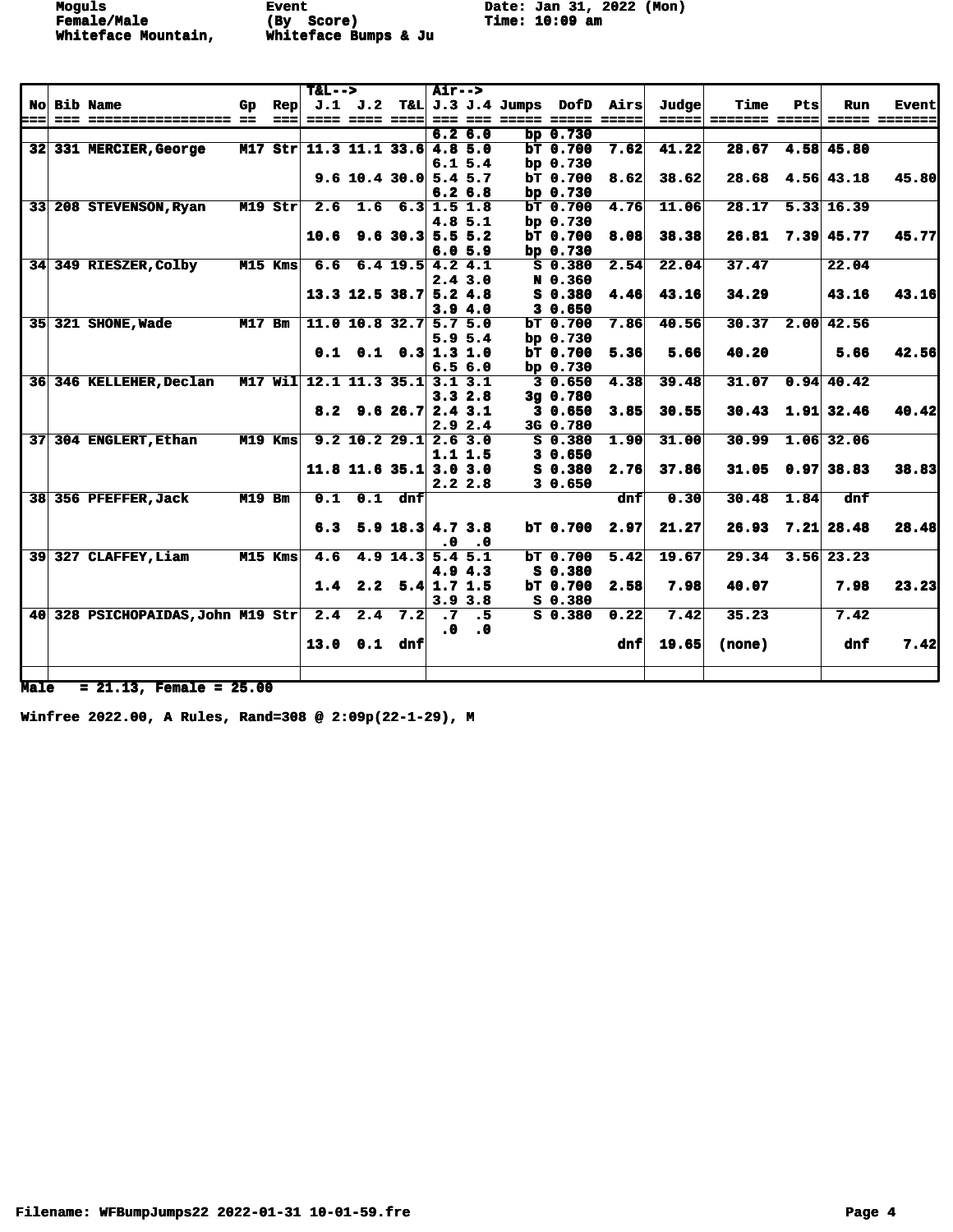**------------------------------------------------------------------------------**

**Female/Male (By Group Score) Time: 10:10 am**

**Moguls Finals Date: Jan 31, 2022 (Mon)**

|                 |              | Whiteface Mountain, Whiteface Bumps & Ju   |                  |                        |                    |  |
|-----------------|--------------|--------------------------------------------|------------------|------------------------|--------------------|--|
|                 | No Bib# Name |                                            | $G_{\mathbf{P}}$ | Representing           | Score              |  |
| ===             |              |                                            | --               | ============           | ================== |  |
|                 |              |                                            |                  |                        |                    |  |
| 11              |              | <b>301 KRUGER, Eden</b>                    |                  | F13 Kms Killingt       | 56.83              |  |
|                 |              | 2 302 JOHNSON, Victoria                    |                  | F13 Kms Killingt       | 54.49              |  |
| $\mathbf{3}$    |              | 320 WEILER, Gracie                         |                  | <b>F13 Bm Bristol</b>  | 46.91              |  |
| 4               |              | 307 KNIGHT, Murphy Jane                    |                  | F13 Wva Watervil       |                    |  |
|                 |              |                                            |                  |                        | 31.49              |  |
| 1               |              | 249 STEVENSON, Maddie                      |                  | F15 Str Stratton       |                    |  |
| 2 <sub>1</sub>  |              |                                            |                  | F15 Kms Killingt       | 55.88              |  |
|                 |              | 343 GROGEAN, Maya                          |                  |                        | 53.36              |  |
| $\mathbf{3}$    |              | 300 RAGLAND, Juliet                        |                  | F15 Sms Stratton       | 49.14              |  |
| 4               |              | 335 MANGANELLO, Charlotte F15 Str Stratton |                  |                        | 45.63              |  |
| 51              |              | 308 CONTIS, Eva                            |                  | F15 Gsr Gould/Su       | 25.00              |  |
| 61              |              | 334 HOLSTEIN, Beatrice                     |                  | F15 Str Stratton       | 20.59              |  |
| 71              |              | 336 BERMAN, Reese                          |                  | F15 Str Stratton       | 10.18              |  |
| 8               |              | 309 ROGAN, Breyer                          |                  | F15 Wva Watervil       | 6.75               |  |
| $\mathbf{9}$    |              | 337 WILLARD, Anna                          |                  | F15 Str Stratton       | 3.11               |  |
|                 |              |                                            |                  |                        |                    |  |
| $\mathbf{1}$    |              | 299 SCHEID, Nora                           |                  | F17 Sms Stratton       | 56.45              |  |
| $\mathbf{2}$    |              | 345 KELLEHER, Maeve                        |                  | <b>F17 Wil Willard</b> | 5.77               |  |
|                 |              |                                            |                  |                        |                    |  |
| 1               |              | 298 OXLEY, Kate                            |                  | F19 Bm Bristol         | 65.70              |  |
|                 |              |                                            |                  |                        |                    |  |
| 1               |              | 305 CIAGLO, Owen                           |                  | M13 Kms Killingt       | 57.59              |  |
| $\mathbf{2}$    |              | 310 SIEMERING, Jake                        |                  | M13 Kms Killingt       | 49.40              |  |
|                 |              |                                            |                  |                        |                    |  |
| 1               |              | 292 O'HANLON, Finnegan                     |                  | M15 Str Stratton       | 67.20              |  |
| $\mathbf{2}$    |              | <b>342 GONZALEZ, Sebastian</b>             |                  | M15 Hv Holiday V       | 61.02              |  |
| 31              |              | 167 JOHNSON, Gabriel                       |                  | M15 Kms Killingt       | 58.88              |  |
| 41              |              | 303 COVELL, Jackson                        |                  | M15 Kms Killingt       | 56.44              |  |
| 5 <sup>1</sup>  |              | 311 LEWIS, Camden                          |                  | M15 Gould Academ       | 55.83              |  |
| 61              |              | 326 FLYNN, Brayden                         |                  | M15 Bm Bristol         | 55.07              |  |
| 7               |              | 329 HALKY, Justin                          |                  | M15 Str Stratton       | 54.97              |  |
| $\mathbf{8}$    |              | 347 LIGOZIO, George                        |                  | <b>M15 Bm Bristol</b>  | 50.95              |  |
| 9 <sup>1</sup>  |              | 330 BAHNIK, Nate                           |                  | M15 Str Stratton       | 50.01              |  |
| 10 <sub>1</sub> |              | 350 STANCLIFT, Wyatt                       |                  | M15 Nysf New Yor       | 48.18              |  |
| 11              |              | 344 JAMIESON, Joshua                       |                  | M15 Kms Killingt       | 47.97              |  |
| 12              |              | 349 RIESZER, Colby                         |                  | M15 Kms Killingt       | 43.16              |  |
| 13 <sup>1</sup> |              | 327 CLAFFEY, Liam                          |                  | M15 Kms Killingt       | 23.23              |  |
|                 |              |                                            |                  |                        |                    |  |
| $\mathbf{1}$    |              | 166 BOYLE, Wyatt                           |                  | M17 Sms Stratton       | 73.34              |  |
|                 |              | 159 CALZOLANO, Christian                   |                  | M17 Str Stratton       | 66.51              |  |
| 2               |              |                                            |                  |                        |                    |  |
| з               |              | 138 KOSINSKI, Oliver                       |                  | M17 Sms Stratton       | 65.46              |  |
| 4               |              | 230 SLAVICH, Jake                          |                  | M17 Sms Stratton       | 64.69              |  |
| 5 <sup>1</sup>  |              | 274 BLAKEMAN, Noah                         |                  | M17 Wva Watervil       | 61.44              |  |
| 6               |              | 215 ALVA, Luke                             |                  | M17 Bm Bristol         | 60.59              |  |
| 7               |              | 421 WILLARD, Alex                          |                  | M17 Bm Bristol         | 59.13              |  |
| 8               |              | 906 DELFORTE, Lucas                        |                  | M17 Bm Bristol         | 55.92              |  |
| 9               |              | 332 MERCIER, Henry                         |                  | M17 Str Stratton       | 53.76              |  |
| 10              |              | 279 JAMIESON, Ryan                         |                  | M17 Kms Killingt       | 47.26              |  |

**Filename: WFBumpJumps22 2022-01-31 10-01-59.fre Page 1**

**11 331 MERCIER,George M17 Str Stratton 45.80 12 321 SHONE,Wade M17 Bm Bristol 42.56 13 346 KELLEHER,Declan M17 Wil Willard 40.42**

**1 107 ALVA,Isaac M19 Bm Bristol 70.63 2 252 DUDA,Tyler M19 Pa Freestyle 64.40**

**4 187 CHRISTIAN,James M19 Wva Watervil 63.27**

180 SWANK, J.Colton